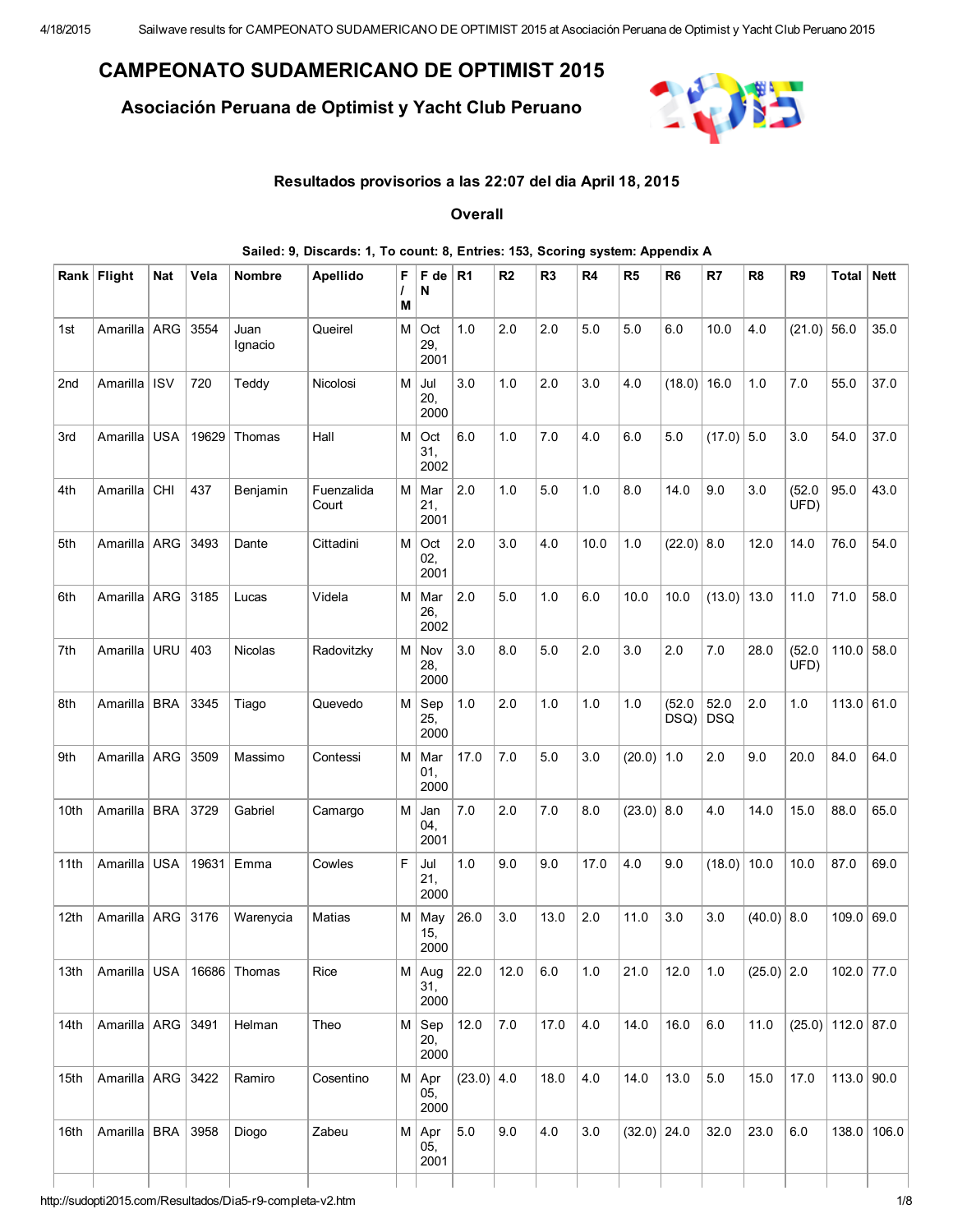| 17th             | Amarilla   USA   16727   Henry  |                  |                     |                   | Chapman                 |          | $M$ Nov  <br>26,<br>2000     | 14.0    | 17.0 | 4.0  | 10.0 | 16.0         | 15.0          | $(24.0)$ 17.0  |               | 16.0 |                      | $133.0$   109.0 |
|------------------|---------------------------------|------------------|---------------------|-------------------|-------------------------|----------|------------------------------|---------|------|------|------|--------------|---------------|----------------|---------------|------|----------------------|-----------------|
| 18th             | Amarilla                        | <b>CHI</b>       | 443                 | Roberta           | Parodi Werth            | F        | Jul<br>11,<br>2000           | 13.0    | 8.0  | 14.0 | 16.0 | 15.0         | (26.0)        | 14.0           | 21.0          | 12.0 |                      | 139.0 113.0     |
| 19th             | Amarilla                        | <b>USA</b>       | 19630               | Carmen            | Cowles                  | F        | Jul<br>21,<br>2000           | 4.0     | 10.0 | 9.0  | 8.0  | 3.0          | $(42.0)$ 20.0 |                | 33.0          | 29.0 |                      | $158.0$   116.0 |
| 20th             | Amarilla                        | <b>BRA</b>       | 3515                | Joao              | Vasconcellos            | $M \mid$ | Feb<br>08,<br>2000           | 32.0    | 3.0  | 3.0  | 5.0  | 21.0         | 11.0          | (52.0)<br>DNC) | 30.0          | 13.0 |                      | 170.0 118.0     |
| 21st             | Amarilla                        | ARG              | 3542                | Lihuel            | Gomez<br>Lacchini       |          | $M  $ Apr<br>17,<br>2000     | 22.0    | 6.0  | 26.0 | 12.0 | $(46.0)$ 7.0 |               | 12.0           | 31.0          | 4.0  |                      | 166.0 120.0     |
| 22 <sub>nd</sub> | Amarilla                        | ARG              | 3415                | Felipe            | Cosentino               | M        | Apr<br>05,<br>2000           | 27.0    | 11.0 | 17.0 | 7.0  | 13.0         | 25.0          | 15.0           | $(47.0)$ 9.0  |      | 171.0                | 124.0           |
| 23rd             | Amarilla                        | <b>USA</b>       | 17071               | Connor            | Mraz                    | M l      | Jun<br>07,<br>2000           | 12.0    | 18.0 | 8.0  | 9.0  | 8.0          | 34.0          | (44.0)         | 16.0          | 19.0 | 168.0                | 124.0           |
| 24th             | Amarilla   PER                  |                  | 304                 | Stefano           | Viale Aguirre           | $M \mid$ | Jul<br>21,<br>2002           | 8.0     | 22.0 | 3.0  | 12.0 | 16.0         | 30.0          | 22.0           | 18.0          |      | $(38.0)$ 169.0 131.0 |                 |
| 25th             | Amarilla                        |                  | USA   21322   Bella |                   | Casaretto               | F        | Apr<br>28,<br>2003           | 4.0     | 13.0 | 12.0 | 15.0 | 2.0          | 35.0          | $(36.0)$ 27.0  |               | 26.0 |                      | 170.0 134.0     |
| 26th             | Amarilla                        | <b>URU</b>       | 347                 | Hernan<br>Ricardo | Umpierre<br>Odini       |          | $M \vert$ Feb<br>02,<br>2001 | 14.0    | 6.0  | 12.0 | 13.0 | $(34.0)$ 4.0 |               | 21.0           | 32.0          | 34.0 | 170.0                | 136.0           |
| 27th             | Amarilla                        | MEX <sup>1</sup> | 800                 | Juan Pablo        | Rivas<br>Guerrero       |          | $M \mid$ Mar<br>31,<br>2000  | 20.0    | 11.0 | 10.0 | 9.0  | 30.0         | 21.0          | (41.0)         | 39.0          | 5.0  |                      | 186.0 145.0     |
| 28th             | Amarilla   BER                  |                  | 1121                | <b>TAYTE</b>      | <b>STEFANIUK</b>        |          | $M \vert Nov$<br>21,<br>2001 | 26.0    | 4.0  | 17.0 | 11.0 | 18.0         | $(36.0)$ 11.0 |                | 36.0          | 23.0 |                      | 182.0 146.0     |
| 29th             | Amarilla                        | <b>BRA</b>       | 3434                | Mateus            | Oliveira                |          | $M  $ Sep<br>08,<br>2001     | 15.0    | 10.0 | 19.0 | 16.0 | 25.0         | 17.0          | (26.0)         | 22.0          | 22.0 | 172.0                | 146.0           |
| 30th             | Amarilla   BRA                  |                  | 3558                | Rafaela           | Salles                  | F        | Oct<br>09,<br>2000           | 8.0     | 5.0  | 18.0 | 13.0 | 9.0          | 31.0          | 25.0           | $(41.0)$ 40.0 |      |                      | $190.0$ 149.0   |
| 31st             | Amarilla   BRA                  |                  | 3634                | Guilherme         | Plentz                  |          | $M \,  $ Mar<br>13,<br>2001  | 9.0     | 8.0  | 27.0 | 18.0 | 10.0         | 32.0          | $(42.0)$ 20.0  |               | 27.0 |                      | $193.0$ 151.0   |
| 32nd             | Amarilla   USA   20382   Bryce  |                  |                     |                   | Tone                    |          | $M$ Oct<br>18,<br>2002       | 13.0    | 19.0 | 14.0 | 20.0 | 9.0          | $(39.0)$ 35.0 |                | 8.0           | 35.0 |                      | $192.0$ 153.0   |
| 33rd             | Amarilla   ISV                  |                  | 642                 | Mia               | Nicolosi                | F.       | Jun<br>11,<br>2003           | 10.0    | 25.0 | 15.0 | 21.0 | 12.0         | 28.0          | 19.0           | 24.0          |      | $(37.0)$ 191.0 154.0 |                 |
| 34th             | Amarilla   ARG   3557           |                  |                     | Justo             | Varela Iraola           |          | $M  $ Sep<br>01,<br>2001     | 17.0    | 4.0  | 6.0  | 22.0 | 26.0         | 27.0          | 29.0           | 26.0          |      | $(33.0)$ 190.0 157.0 |                 |
| 35th             | Amarilla   ARG   3248           |                  |                     | Malena            | Sciarra                 |          | $F  $ Sep<br>26,<br>2002     | 20.0    | 15.0 | 11.0 | 5.0  | 17.0         | 40.0          | 28.0           | $(51.0)$ 24.0 |      |                      | $211.0$ 160.0   |
| 36th             | Amarilla   USA   16897   Justin |                  |                     |                   | Callahan                |          | $M$ May<br>26,<br>2003       | 9.0     | 6.0  | 9.0  | 15.0 | 2.0          | 41.0          | 40.0           | $(46.0)$ 39.0 |      |                      | $207.0$ 161.0   |
| 37th             | Amarilla   ECU                  |                  | 5931                | Ariana            | Fernandez               |          | F Nov<br>28,<br>2000         | $5.0\,$ | 19.0 | 7.0  | 24.0 | 22.0         | 23.0          | 33.0           | $(42.0)$ 28.0 |      |                      | $203.0$ 161.0   |
| 38th             | Amarilla   PER   229            |                  |                     | Matias            | Palma Sevilla   M   Jul |          |                              | 11.0    | 16.0 | 18.0 | 17.0 | 31.0         | 19.0          | 23.0           | $(48.0)$ 31.0 |      |                      | $214.0$ 166.0   |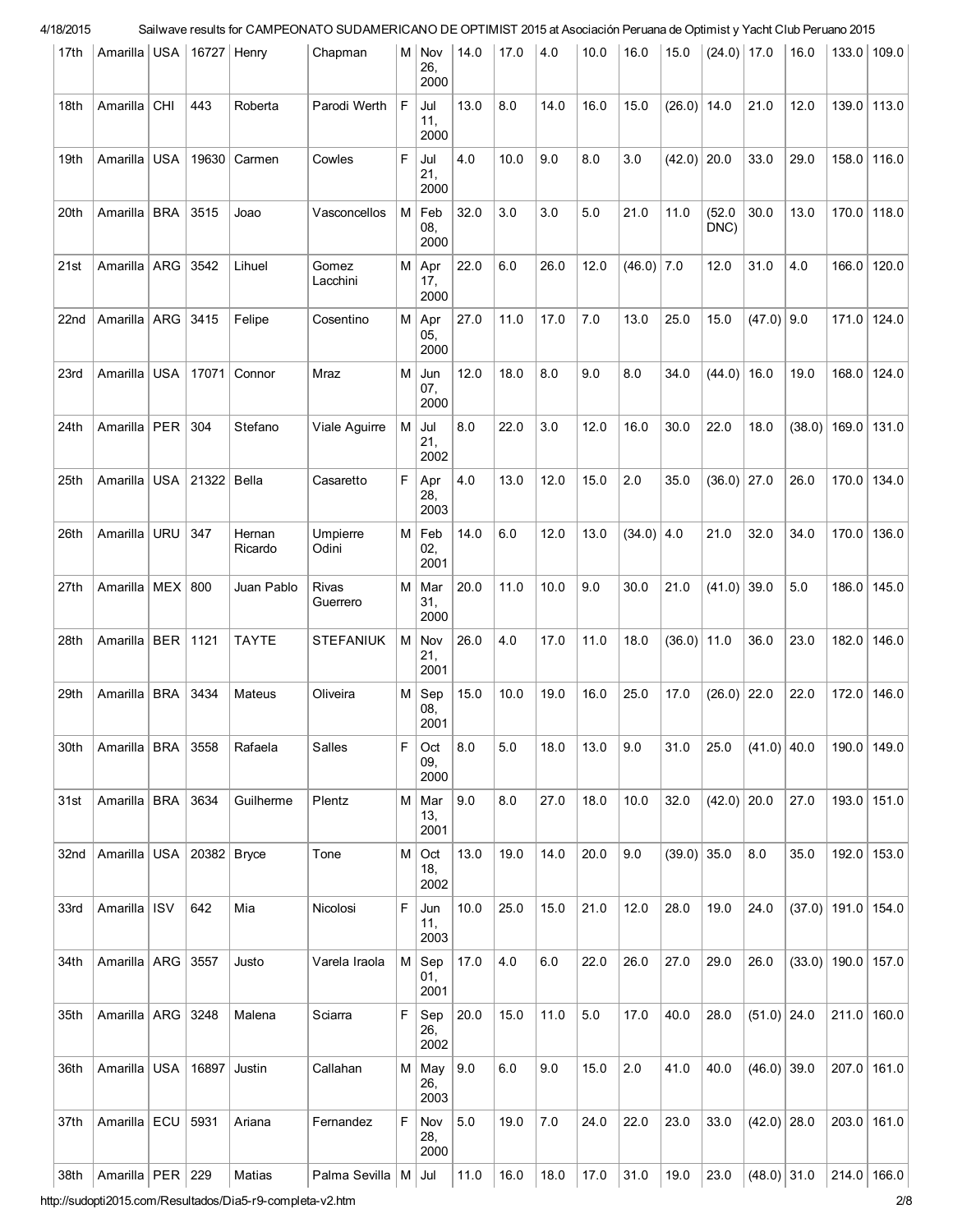|      |                |            |            |                 |                          |             | 10,<br>2000                 |              |                |                |               |                |               |               |               |                    |              |             |
|------|----------------|------------|------------|-----------------|--------------------------|-------------|-----------------------------|--------------|----------------|----------------|---------------|----------------|---------------|---------------|---------------|--------------------|--------------|-------------|
| 39th | Amarilla       | <b>USA</b> | 19289      | Yumi            | Yoshiyasu                | F           | Mar<br>15,<br>2002          | 15.0         | 16.0           | 8.0            | 19.0          | (52.0)<br>UFD) | 38.0          | 37.0          | 6.0           | 32.0               | 223.0        | 171.0       |
| 40th | Amarilla       | <b>URU</b> | 188        | Juan<br>MartÕn  | Pacheco<br>Gorrochategui |             | $M$ Aug<br>18,<br>2001      | 18.0         | 30.0           | 13.0           | 6.0           | 24.0           | 33.0          | 30.0          | (44.0)        | 18.0               | 216.0        | 172.0       |
| 41st | Amarilla       | <b>USA</b> | 17251      | Daven           | Subbiah                  |             | $M  $ Apr<br>01,<br>2002    | 9.0          | 20.0           | 3.0            | 29.0          | 4.0            | 37.0          | 34.0          | 37.0          | (47.0)             | 220.0        | 173.0       |
| 42nd | Amarilla       | <b>BRA</b> | 3564       | Martin          | Chao                     | М           | Jan<br>23,<br>2000          | 11.0         | 28.0           | 14.0           | 25.0          | 7.0            | 20.0          | (38.0)        | 38.0          | 30.0               | 211.0        | 173.0       |
| 43rd | Amarilla       | <b>BRA</b> | 3879       | Luan            | Souza                    |             | $M$ Aug<br>21,<br>2000      | 10.0         | 15.0           | 10.0           | 25.0          | 7.0            | 43.0          | (46.0)        | 29.0          | 36.0               | 221.0        | 175.0       |
| 44th | Amarilla       | USA        | 18083      | Owen            | Hennessey                |             | M   May<br>30,<br>2002      | 6.0          | 23.0           | 1.0            | 38.0          | 3.0            | 46.0          | 48.0          | 19.0          | (52.0)<br>UFD)     | 236.0        | 184.0       |
| 45th | Amarilla       | <b>USA</b> |            | 20123 Hayden    | Earl                     | M           | Oct<br>18,<br>2002          | 5.0          | 27.0           | 12.0           | 28.0          | 19.0           | $(47.0)$ 47.0 |               | 7.0           | 42.0               | 234.0        | 187.0       |
| 46th | Amarilla       | BER        | 1099       | <b>ADAM</b>     | <b>LARSON</b>            |             | M   May<br>28,<br>2001      | 6.0          | 24.0           | 6.0            | 13.0          | 2.0            | 48.0          | $(49.0)$ 43.0 |               | 46.0               | 237.0        | 188.0       |
| 47th | Amarilla   ISV |            | 917        | Mateo           | DiBlasi                  | M I         | Sep<br>17,<br>2002          | 8.0          | 18.0           | 13.0           | 34.0          | 13.0           | 45.0          | 27.0          | 34.0          | (52.0)<br>UFD)     | 244.0        | 192.0       |
| 48th | Amarilla   ARG |            | 3543       | Bernardita      | De Rosa                  | F           | Sep<br>25,<br>2000          | 7.0          | 16.0           | 19.0           | 16.0          | 31.0           | 29.0          | 39.0          | $(50.0)$ 41.0 |                    | 248.0        | 198.0       |
| 49th | Amarilla       | <b>CHI</b> | 460        | Sebastian       | Fuenzalida<br>Court      | $M \mid$    | Sep<br>04,<br>2002          | 14.0         | 28.0           | 19.0           | 22.0          | 8.0            | $(44.0)$ 31.0 |               | 35.0          | 43.0               | 244.0        | 200.0       |
| 50th | Amarilla       | COL        | 2552       | Simom           | Gomez                    | $M \mid$    | Jul<br>10.<br>2001          | 7.0          | 31.0           | 2.0            | 19.0          | 13.0           | $(49.0)$ 45.0 |               | 45.0          | 44.0               | 255.0        | 206.0       |
| 51st | Amarilla   ECU |            | 1001       | Ernesto         | Sarrazin                 |             | $M \mid Dec$<br>10,<br>2003 | 3.0          | 46.0           | 16.0           | 31.0          | 12.0           | $(50.0)$ 43.0 |               | 49.0          | 45.0               |              | 295.0 245.0 |
| 1st  | Azul           | <b>BER</b> | 1008       | CAMPBELL PATTON |                          |             | M   Mar<br>07,<br>2001      | $(43.0)$ 5.0 |                | 30.0           | 10.0          | 23.0           | 4.0           | 1.0           | 4.0           | 1.0                | 121.0        | 78.0        |
| 2nd  | Azul           | ARG        | 3216       | Juan Pablo      | Cardozo                  |             | $M$ Aug<br>01,<br>2001      | 20.0         | 17.0           | 28.0           | 2.0           | $(35.0)$ 5.0   |               | 3.0           | 8.0           | 8.0                | $126.0$ 91.0 |             |
| 3rd  | Azul           | <b>USA</b> | 18311 Zane |                 | Rogers                   |             | $M$ Aug<br>20,<br>2001      | 16.0         | 20.0           | 10.0           | $(28.0)$ 25.0 |                | 1.0           | 11.0          | 1.0           | 9.0                | $121.0$ 93.0 |             |
| 4th  | Azul           |            | ARG 3449   | Imanol          | Vilasetru                |             | M   Mar<br>07,<br>2000      | $(37.0)$ 9.0 |                | 25.0           | 8.0           | 28.0           | 3.0           | 4.0           | 22.0          | 10.0               | 146.0        | 109.0       |
| 5th  | Azul           | <b>BRA</b> | 3757       | Joao Pedro      | Tatsch                   |             | $M$ Oct<br>30,<br>2000      | 24.0         | (52.0)<br>UFD) | 15.0           | 6.0           | 23.0           | 19.0          | 20.0          | 2.0           | 3.0                | 164.0        | 112.0       |
| 6th  | Azul           | <b>URU</b> | 414        | Juan<br>Ignacio | Regusci Real             | M           | Dec<br>22,<br>2000          | 30.0         | 12.0           | 39.0           | 11.0          | 28.0           | 2.0           | 5.0           | 7.0           | (52.0)<br>UFD)     | 186.0        | 134.0       |
| 7th  | Azul           | ECU        | 5933       | Rafaela         | <b>Rizzo</b>             | $\mathsf F$ | Jun<br>23,<br>2000          | 28.0         | 14.0           | (52.0)<br>UFD) | 11.0          | 22.0           | 15.0          | 22.0          | 16.0          | 7.0                | 187.0        | 135.0       |
| 8th  | Azul           | <b>BRA</b> | 3985       | Tiago           | Monteiro                 |             | $M \mid$ Jan<br>31,         | 16.0         | (52.0)<br>UFD) | 21.0           | 7.0           | 27.0           | $6.0\,$       | $6.0\,$       | 5.0           | 52.0<br><b>UFD</b> | 192.0        | 140.0       |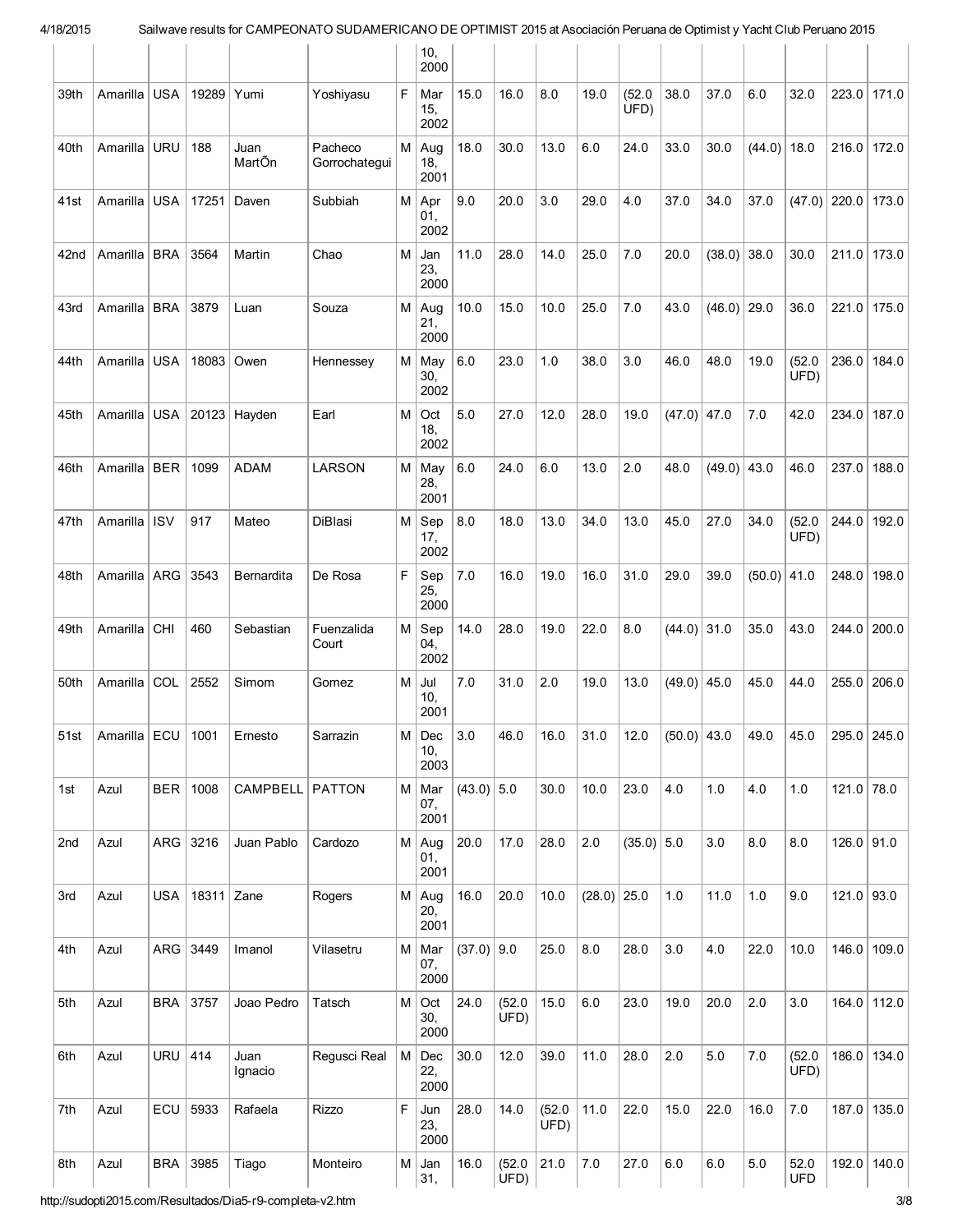|      |      |            |      |                   |                          |           | 2001                        |        |                |                |               |              |               |                    |              |                |               |       |
|------|------|------------|------|-------------------|--------------------------|-----------|-----------------------------|--------|----------------|----------------|---------------|--------------|---------------|--------------------|--------------|----------------|---------------|-------|
| 9th  | Azul | <b>URU</b> | 397  | Luis Pedro        | Carrero<br>Mauttoni      | $M \mid$  | Jun<br>16,<br>2000          | 26.0   | 13.0           | 38.0           | 9.0           | $(39.0)$ 8.0 |               | 10.0               | 28.0         | 17.0           | 188.0         | 149.0 |
| 10th | Azul | <b>URU</b> | 407  | Sebastian         | Ercoreca<br>Mora         |           | $M$ Aug<br>02,<br>2001      | 27.0   | 22.0           | (45.0)         | 23.0          | 24.0         | 17.0          | 15.0               | 19.0         | 4.0            | $196.0$ 151.0 |       |
| 11th | Azul | <b>URU</b> | 236  | <b>Bruno</b>      | Centanaro<br>Garcia      |           | $M  $ Apr<br>19,<br>2001    | 35.0   | 12.0           | (52.0)<br>UFD) | 20.0          | 9.0          | 7.0           | 26.0               | 27.0         | 15.0           | 203.0         | 151.0 |
| 12th | Azul | <b>URU</b> | 398  | Pedro             | Armendariz<br>Araujo     |           | M   May<br>25,<br>2001      | 31.0   | 17.0           | 20.0           | 14.0          | 32.0         | $(37.0)$ 21.0 |                    | 12.0         | 5.0            | 189.0         | 152.0 |
| 13th | Azul | <b>URU</b> | 346  | Juan<br>Francisco | Pirone<br><b>Blasiak</b> |           | $M  $ Apr<br>17,<br>2001    | 28.0   | 31.0           | 26.0           | 19.0          | (39.0)       | 13.0          | 8.0                | 14.0         | 13.0           | 191.0 152.0   |       |
| 14th | Azul | <b>BRA</b> | 3890 | Lorenzo           | Bernd                    | M         | Jul<br>12,<br>2001          | 33.0   | 15.0           | 22.0           | 26.0          | (39.0)       | 14.0          | 12.0               | 21.0         | 11.0           | 193.0 154.0   |       |
| 15th | Azul | <b>PER</b> | 324  | Mariano           | Zegarra                  | M         | Apr<br>26,<br>2001          | (33.0) | 19.0           | 29.0           | 21.0          | 25.0         | 11.0          | 13.0               | 15.0         | 22.0           | 188.0         | 155.0 |
| 16th | Azul | <b>BRA</b> | 3235 | Daniela           | Luz                      | F         | Feb<br>18,<br>2000          | 21.0   | 14.0           | 20.0           | 32.0          | 18.0         | 28.0          | 24.0               | $(47.0)$ 2.0 |                | 206.0         | 159.0 |
| 17th | Azul | <b>URU</b> | 378  | Candelaria        | Gari                     | F         | Nov<br>27,<br>2001          | 42.0   | 22.0           | 36.0           | 14.0          | $(48.0)$ 9.0 |               | 7.0                | 24.0         | 6.0            | 208.0 160.0   |       |
| 18th | Azul | <b>MEX</b> | 788  | Carlos            | Sainz Meza               | M         | Dec<br>24,<br>2000          | 24.0   | 11.0           | 20.0           | $(33.0)$ 24.0 |              | 22.0          | 30.0               | 10.0         | 23.0           | 197.0 164.0   |       |
| 19th | Azul | ECU        | 5932 | Ignacio           | vidal                    | M         | Jul<br>17,<br>2001          | 41.0   | (52.0)<br>UFD) | 8.0            | 7.0           | 10.0         | 26.0          | 52.0<br><b>UFD</b> | 3.0          | 21.0           | 220.0         | 168.0 |
| 20th | Azul | PER        | 301  | Alejandro         | Mago Cueto               | $M \mid$  | Jun<br>09,<br>2000          | 39.0   | 14.0           | 42.0           | 12.0          | 38.0         | 10.0          | 2.0                | 13.0         | (52.0)<br>UFD) | 222.0 170.0   |       |
| 21st | Azul | ARG        | 3065 | Romairone         | Teresa                   | F         | Apr<br>24,<br>2000          | 42.0   | 13.0           | (52.0)<br>ÙFD) | 18.0          | 36.0         | 18.0          | 14.0               | 18.0         | 14.0           | 225.0 173.0   |       |
| 22nd | Azul | <b>URU</b> | 367  | Ignacio           | Hermida                  |           | $M \mid$ Jun<br>09,<br>2002 | 22.0   | 21.0           | 23.0           | 21.0          | 17.0         | $(31.0)$ 18.0 |                    | 30.0         | 27.0           | $210.0$ 179.0 |       |
| 23rd | Azul | PER        | 322  | Frances           | Wieland<br>Martinez      | F         | Feb<br>05,<br>2002          | 25.0   | 23.0           | $(37.0)$ 28.0  |               | 33.0         | 12.0          | 17.0               | 31.0         | 12.0           | $218.0$ 181.0 |       |
| 24th | Azul | <b>CHI</b> | 711  | Benjamin          | Molina Lorca             | M         | Dec<br>15,<br>2000          | 21.0   | 7.0            | 30.0           | 24.0          | 29.0         | $(35.0)$ 23.0 |                    | 33.0         | 18.0           | $220.0$ 185.0 |       |
| 25th | Azul | MEX 768    |      | <b>Bruno</b>      | Aloi Timeus<br>Hernàndez |           | $M \mid$ Mar<br>07,<br>2001 | 4.0    | 30.0           | 36.0           | 27.0          | 7.0          | 33.0          | $(38.0)$ 17.0      |              | 35.0           | $227.0$ 189.0 |       |
| 26th | Azul | ARG        | 3154 | Maria Sol         | Grosso                   | F         | Aug<br>11,<br>2000          | 18.0   | (36.0)         | 32.0           | 22.0          | 20.0         | 36.0          | 31.0               | 6.0          | 24.0           | 225.0         | 189.0 |
| 27th | Azul | $MEX$ 718  |      | Patricio          | Montemayor<br>Fernàndez  | $M \vert$ | Oct<br>14,<br>2000          | 25.0   | 26.0           | 25.0           | 30.0          | 14.0         | $(43.0)$ 35.0 |                    | 9.0          | 31.0           | $238.0$ 195.0 |       |
| 28th | Azul | <b>CHI</b> | 219  | Rosario           | Gonzàlez<br>Villar       | F         | Apr<br>28,<br>2000          | 36.0   | 27.0           | 29.0           | 23.0          | 19.0         | 25.0          | 16.0               | 20.0         | (52.0)<br>UFD) | 247.0 195.0   |       |
| 29th | Azul | PER        | 314  | Diana             | Tudela Ballon   F        |           | Jul<br>05,                  | 28.0   | 20.0           | 29.0           | 25.0          | 29.0         | 23.0          | $(41.0)$ 29.0      |              | 16.0           | $240.0$ 199.0 |       |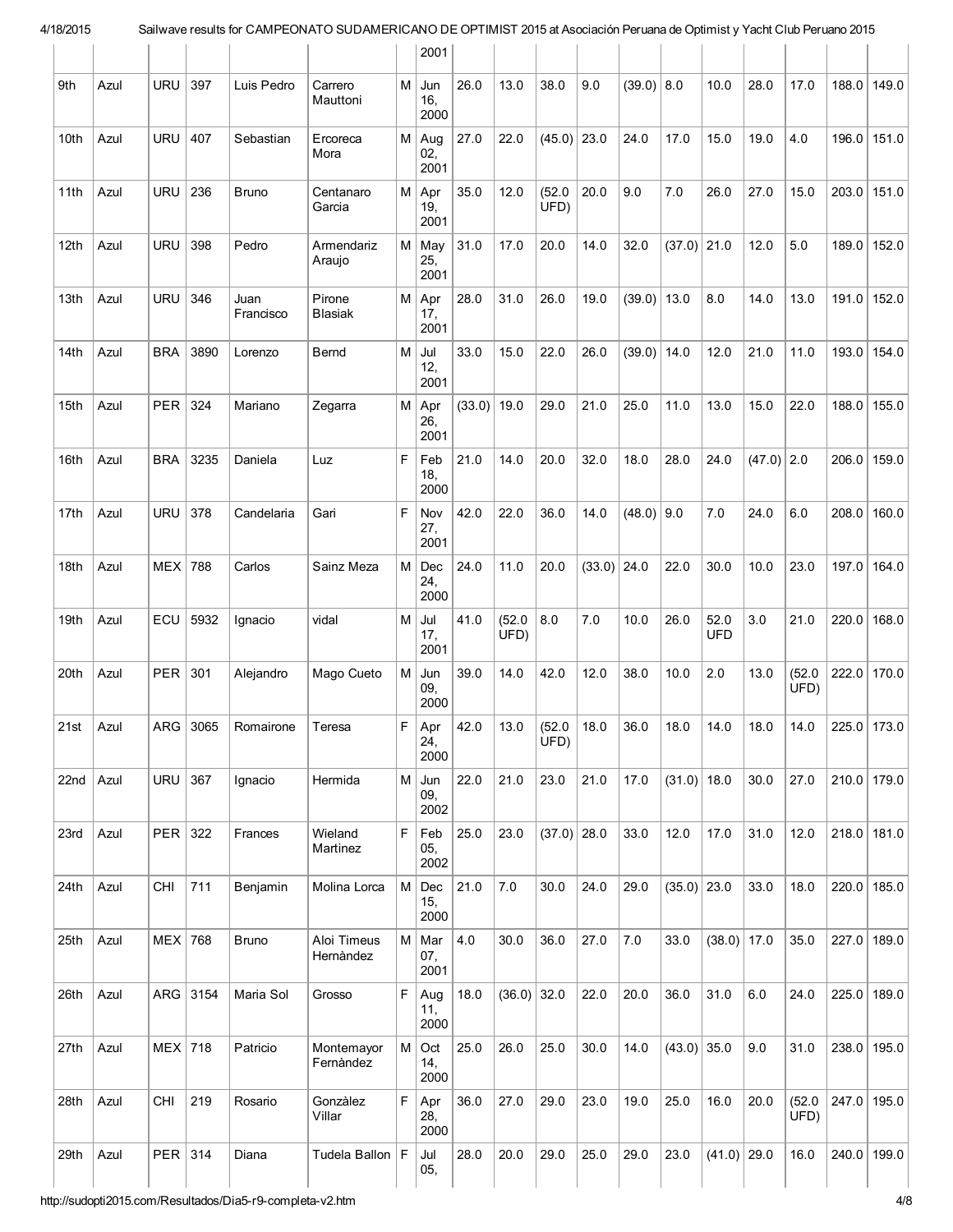|      |      |            |            |               |                      |             | 2000                                       |        |      |                |      |               |                |                    |                    |                    |       |             |
|------|------|------------|------------|---------------|----------------------|-------------|--------------------------------------------|--------|------|----------------|------|---------------|----------------|--------------------|--------------------|--------------------|-------|-------------|
| 30th | Azul | <b>CHI</b> | 617        | Alfredo       | Urzia Bolados   M    |             | May<br>07,<br>2002                         | 12.0   | 29.0 | 23.0           | 34.0 | 11.0          | (42.0)         | 39.0               | 25.0               | 32.0               | 247.0 | 205.0       |
| 31st | Azul | <b>CHI</b> | 454        | Dante         | Parodi Werth         | М           | Dec<br>27,<br>2002                         | 19.0   | 35.0 | 11.0           | 32.0 | 5.0           | 24.0           | 36.0               | 46.0               | (52.0)<br>UFD)     | 260.0 | 208.0       |
| 32nd | Azul | <b>PER</b> | 285        | Florencia     | Chiarella<br>Salas   | F.          | Sep<br>25,<br>2003                         | 27.0   | 32.0 | (52.0)<br>UFD) | 37.0 | 5.0           | 21.0           | 29.0               | 32.0               | 29.0               | 264.0 | 212.0       |
| 33rd | Azul | <b>BER</b> | 1939       | <b>JORDAN</b> | <b>ETEMADI</b>       | М           | Dec<br>28,<br>2002                         | 19.0   | 37.0 | 24.0           | 35.0 | (40.0)        | 40.0           | 27.0               | 11.0               | 19.0               |       | 252.0 212.0 |
| 34th | Azul | <b>PER</b> | 224        | Maria Pia     | Van Oort<br>Lopez    | F           | Mar<br>18,<br>2000                         | 34.0   | 28.0 | 31.0           | 17.0 | 38.0          | 16.0           | 9.0                | 45.0               | (52.0)<br>UFD)     | 270.0 | 218.0       |
| 35th | Azul | PER        | 286        | Mauro         | Pretto Vila          | M I         | $\mathop{\sf Dec}\nolimits$<br>27,<br>2001 | 17.0   | 33.0 | 23.0           | 33.0 | 20.0          | 27.0           | (45.0)             | 41.0               | 26.0               | 265.0 | 220.0       |
| 36th | Azul | <b>MEX</b> | 796        | Mateo         | Maldonado<br>Cerdera | $M \mid$    | May<br>14,<br>2003                         | 45.0   | 24.0 | 24.0           | 18.0 | $(49.0)$ 29.0 |                | 19.0               | 35.0               | 28.0               | 271.0 | 222.0       |
| 37th | Azul | <b>CHI</b> | 228        | Andres        | Ugarte Corbo         | М           | Jul<br>18,<br>2000                         | 13.0   | 34.0 | 25.0           | 29.0 | 35.0          | 30.0           | 28.0               | (38.0)             | 30.0               | 262.0 | 224.0       |
| 38th | Azul | <b>CHI</b> | 208        | Sebastiàn     | Ducasse<br>Sorucco   | М           | Jun<br>20,<br>2002                         | 24.0   | 35.0 | 16.0           | 30.0 | 12.0          | 38.0           | (44.0)             | 37.0               | 33.0               | 269.0 | 225.0       |
| 39th | Azul | <b>MEX</b> | 926        | Nicolas       | Marcos<br>Navarro    | $M \mid$    | Dec<br>24,<br>2000                         | 34.0   | 24.0 | 35.0           | 24.0 | 22.0          | (45.0)         | 34.0               | 36.0               | 20.0               | 274.0 | 229.0       |
| 40th | Azul | MEX        | 858        | Sofia         | Fabre Garcia         | F           | Jun<br>22,<br>2001                         | 11.0   | 34.0 | 28.0           | 41.0 | 6.0           | $(48.0)$ 40.0  |                    | 42.0               | 37.0               |       | 287.0 239.0 |
| 41st | Azul | <b>BRA</b> | 3888       | Marina        | Hutzler              | F           | Oct<br>30,<br>2001                         | (46.0) | 26.0 | 22.0           | 27.0 | 27.0          | 39.0           | 42.0               | 23.0               | 34.0               | 286.0 | 240.0       |
| 42nd | Azul | <b>URU</b> | 197        | Belen         | Carrau               | F           | Sep<br>25,<br>2000                         | 42.0   | 23.0 | 32.0           | 36.0 | 27.0          | 32.0           | 25.0               | (48.0)             | 25.0               | 290.0 | 242.0       |
| 43rd | Azul | <b>PER</b> | 284        | Diego         | Alba Salazar         | $M \vert$   | Mar<br>15,<br>2001                         | 29.0   | 10.0 | 44.0           | 27.0 | 40.0          | 20.0           | 33.0               | 40.0               | (52.0)<br>UFD)     | 295.0 | 243.0       |
| 44th | Azul | ECU        | 212        | Ornela        | De Iulio             | $\mathsf F$ | Mar<br>12,<br>2002                         | 25.0   | 32.0 | (52.0)<br>UFD) | 36.0 | 17.0          | 34.0           | 32.0               | 34.0               | 39.0               | 301.0 | 249.0       |
| 45th | Azul | ECU        | 444        | Luis Fabian   | Aquirre              | M           | Oct<br>18,<br>2002                         | 15.0   | 42.0 | 11.0           | 41.0 | 1.0           | 50.0           | (52.0)<br>DNC)     | 49.0               | 42.0               | 303.0 | 251.0       |
| 46th | Azul | <b>CHI</b> | 730        | Ricardo       | Seguel<br>Lacàmara   | $M \mid$    | Jun<br>11,<br>2003                         | 10.0   | 25.0 | (52.0)<br>UFD) | 29.0 | 35.0          | 41.0           | 37.0               | 39.0               | 38.0               | 306.0 | 254.0       |
| 47th | Azul | <b>CHI</b> | 442        | Francisco     | RodrÕguez<br>Humeres | $M \vert$   | Jul<br>11,<br>2001                         | 16.0   | 42.0 | 16.0           | 37.0 | 40.0          | $(44.0)$ 43.0  |                    | 26.0               | 40.0               | 304.0 | 260.0       |
| 48th | Azul | <b>URU</b> | 428        | Abril         | Rial Ferrari         | $\mathsf F$ | Feb<br>28,<br>2002                         | 31.0   | 26.0 | 24.0           | 43.0 | 11.0          | $(49.0)$ 47.0  |                    | 44.0               | 41.0               | 316.0 | 267.0       |
| 49th | Azul | <b>USA</b> | 12085 Mats |               | Keldsen              | $M \mid$    | Mar<br>08,<br>2000                         | 29.0   | 21.0 | 33.0           | 20.0 | 21.0          | (52.0)<br>DNC) | 52.0<br><b>DNC</b> | 52.0<br><b>DNC</b> | 52.0<br><b>DNC</b> | 332.0 | 280.0       |
| 50th | Azul | <b>MEX</b> | 865        | Paolo         | Alonso<br>Alexander  | $M \mid$    | Jul<br>16,<br>2001                         | 18.0   | 40.0 | 26.0           | 44.0 | 32.0          | 47.0           | $(48.0)$ 43.0      |                    | 36.0               | 334.0 | 286.0       |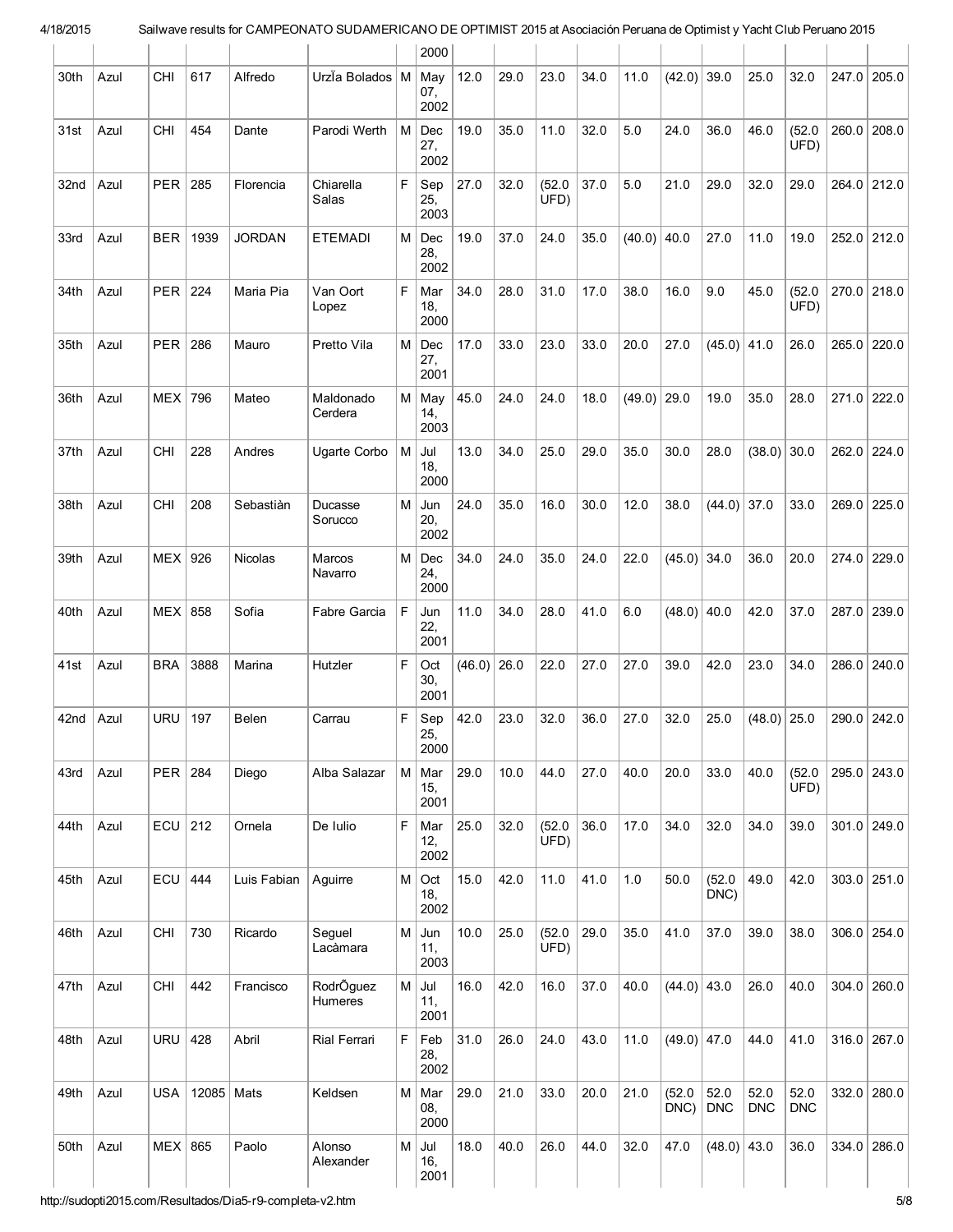| 51st | Azul | ISV              | 204  | Victoria         | Flatley                          | F        | Feb<br>04,<br>2002 | 21.0   | 39.0           | 42.0           | 48.0               | 6.0          | 46.0   | 46.0           | 50.0 | (52.0)<br>UFD)       | 350.0 | 298.0       |
|------|------|------------------|------|------------------|----------------------------------|----------|--------------------|--------|----------------|----------------|--------------------|--------------|--------|----------------|------|----------------------|-------|-------------|
| 1st  | Rojo | <b>PER</b>       | 327  | Alejandro        | Zapata<br>Valega                 | $M \mid$ | Apr<br>30,<br>2000 | (44.0) | 18.0           | 43.0           | 14.0               | 44.0         | 1.0    | 1.0            | 2.0  | 0.0<br>not<br>sailed | 167.0 | 123.0       |
| 2nd  | Rojo | <b>PER</b>       | 276  | Luciana          | Diaz Orezzoli                    | F        | Feb<br>06,<br>2001 | 30.0   | (52.0)<br>UFD) | 40.0           | 15.0               | 36.0         | 2.0    | 12.0           | 3.0  | 0.0<br>not<br>sailed | 190.0 | 138.0       |
| 3rd  | Rojo | <b>PER</b>       | 215  | Esteban          | Montalbetti<br>Miloslavic        | M        | Aug<br>21,<br>2003 | 32.0   | $(40.0)$ 40.0  |                | 32.0               | 15.0         | 7.0    | 8.0            | 7.0  | 0.0<br>not<br>sailed | 181.0 | 141.0       |
| 4th  | Rojo | <b>CHI</b>       | 207  | Josefina         | Ducasse<br>Sorucco               | F        | Sep<br>22,<br>2000 | 31.0   | 27.0           | 27.0           | 36.0               | (41.0)       | 11.0   | 4.0            | 6.0  | 0.0<br>not<br>sailed | 183.0 | 142.0       |
| 5th  | Rojo | <b>PER</b>       | 272  | Miranda          | Paz Vella                        | F        | Oct<br>01,<br>2001 | 32.0   | 30.0           | (52.0)<br>UFD) | 31.0               | 34.0         | 8.0    | 3.0            | 5.0  | 0.0<br>not<br>sailed | 195.0 | 143.0       |
| 6th  | Rojo | <b>CHI</b>       | 112  | Lucas            | Oyaneder<br>Rivera               | $M \mid$ | Apr<br>26,<br>2001 | 19.0   | (52.0)<br>DNC) | 21.0           | 40.0               | 44.0         | 5.0    | 19.0           | 8.0  | 0.0<br>not<br>sailed | 208.0 | 156.0       |
| 7th  | Rojo | <b>PER</b>       | 306  | Matias           | Mufarech<br>Woyke                | $M \mid$ | Nov<br>10,<br>2001 | 37.0   | 29.0           | 40.0           | 35.0               | $(46.0)$ 3.0 |        | 13.0           | 1.0  | 0.0<br>not<br>sailed | 204.0 | 158.0       |
| 8th  | Rojo | <b>URU</b>       | 418  | Ivan<br>Valentin | Cardozo<br>Casavieja             | M        | Feb<br>27,<br>2002 | 40.0   | 34.0           | (52.0)<br>UFD) | 26.0               | 37.0         | 9.0    | 10.0           | 4.0  | 0.0<br>not<br>sailed | 212.0 | 160.0       |
| 9th  | Rojo | <b>CHI</b>       | 440  | Rosario          | Novion<br>Maritano               | F        | Dec<br>26,<br>2001 | (41.0) | 25.0           | 32.0           | 35.0               | 33.0         | 17.0   | 7.0            | 13.0 | 0.0<br>not<br>sailed | 203.0 | 162.0       |
| 10th | Rojo | <b>BER</b>       | 1001 | <b>MICAH</b>     | <b>THOMAS</b><br><b>RAYNOR</b>   | M        | Oct<br>04,<br>2001 | 33.0   | 21.0           | (52.0)<br>UFD) | 52.0<br><b>UFD</b> | 19.0         | 18.0   | 2.0            | 22.0 | 0.0<br>not<br>sailed | 219.0 | 167.0       |
| 11th | Rojo | <b>PER</b>       | 328  | Fernanda         | San Roman<br>Colichon            | F        | Nov<br>28,<br>2002 | 38.0   | (40.0)         | 31.0           | 40.0               | 26.0         | 15.0   | 14.0           | 17.0 | 0.0<br>not<br>sailed | 221.0 | 181.0       |
| 12th | Rojo | ECU              | 410  | Celso            | Peralta                          | м        | Nov<br>17,<br>2000 | 40.0   | 35.0           | 35.0           | 34.0               | (42.0)       | 14.0   | 5.0            | 21.0 | 0.0<br>not<br>sailed | 226.0 | 184.0       |
| 13th | Rojo | ECU              | 424  | Mateo            | Delgado                          | $M \mid$ | Dec<br>12,<br>2001 | 46.0   | 32.0           | 34.0           | 38.0               | (48.0)       | 10.0   | 21.0           | 10.0 | 0.0<br>not<br>sailed | 239.0 | 191.0       |
| 14th | Rojo | PER $ 219$       |      | JU_ARA           | <b>MIERYTERN</b><br><b>ROZAS</b> | F        | Nov<br>19,<br>2001 | 38.0   | 33.0           | (52.0)<br>UFD) | 39.0               | 47.0         | 13.0   | 11.0           | 12.0 | 0.0<br>not<br>sailed | 245.0 | 193.0       |
| 15th | Rojo | COL              | 1557 | camilo           | chaparro                         | $M \mid$ | Aug<br>31,<br>2000 | 45.0   | 31.0           | 22.0           | 26.0               | 43.0         | 16.0   | (52.0)<br>UFD) | 11.0 | 0.0<br>not<br>sailed | 246.0 | 194.0       |
| 16th | Rojo | MEX <sup> </sup> | 707  | Alvaro           | Vasquez<br><b>Flores</b>         | $M \mid$ | Aug<br>26,<br>2002 | 35.0   | 37.0           | 34.0           | 23.0               | 31.0         | (41.0) | 16.0           | 18.0 | 0.0<br>not<br>sailed | 235.0 | 194.0       |
| 17th | Rojo | ECU              | 1203 | Pilar            | Grunauer                         | F        | Dec<br>13,<br>2002 | 38.0   | 38.0           | (52.0)<br>UFD) | 39.0               | 30.0         | 12.0   | 22.0           | 16.0 | 0.0<br>not<br>sailed | 247.0 | 195.0       |
| 18th | Rojo | MEX   859        |      | Martin           | Fabre Garcia                     | M        | Sep<br>30,<br>2002 | 37.0   | 36.0           | (52.0)<br>UFD  | 39.0               | 15.0         | 22.0   | 34.0           | 20.0 | 0.0<br>not<br>sailed |       | 255.0 203.0 |
| 19th | Rojo | <b>PER 247</b>   |      | Alejandro        | Ramos Fort                       | $M \mid$ | Apr<br>10,<br>2003 | 44.0   | 36.0           | (52.0)<br>UFD) | 43.0               | 45.0         | 6.0    | 15.0           | 15.0 | 0.0<br>not<br>sailed | 256.0 | 204.0       |
| 20th | Rojo | PER $ 233$       |      | Jorge            | Sanchez<br>Sillau                | $M \mid$ | Jul<br>25,<br>2003 | 36.0   | 33.0           | $(41.0)$ 33.0  |                    | 38.0         | 19.0   | 28.0           | 24.0 | 0.0<br>not<br>sailed | 252.0 | 211.0       |
|      |      |                  |      |                  |                                  |          |                    |        |                |                |                    |              |        |                |      |                      |       |             |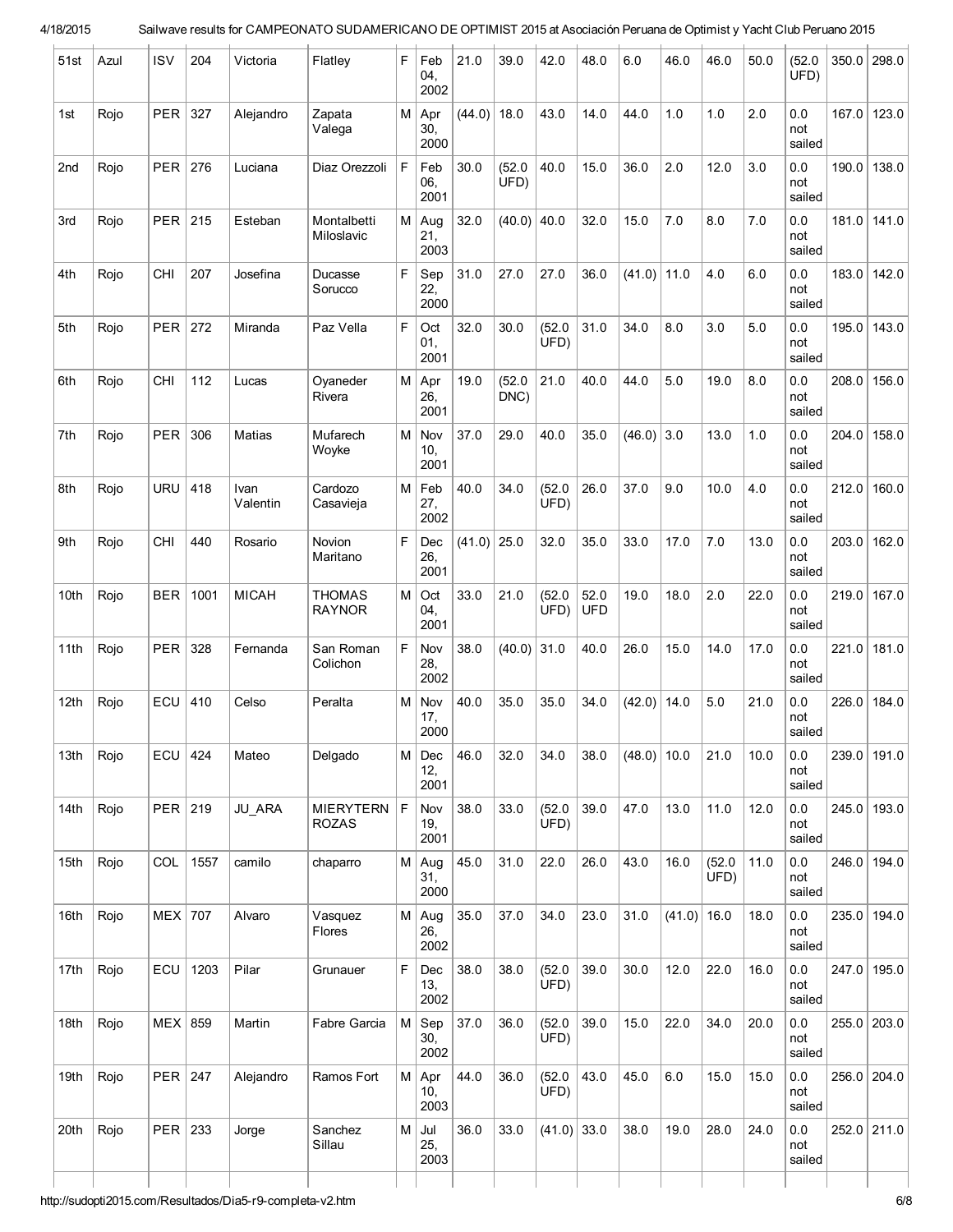| 21st | Rojo | <b>CHI</b>       | 125  | Santiago     | Lorca Wolff                      | M           | Sep<br>02,<br>2002 | 30.0           | 39.0           | 21.0           | 45.0               | 30.0           | 39.0           | 9.0                | (49.0)             | 0.0<br>not<br>sailed     | 262.0 213.0   |
|------|------|------------------|------|--------------|----------------------------------|-------------|--------------------|----------------|----------------|----------------|--------------------|----------------|----------------|--------------------|--------------------|--------------------------|---------------|
| 22nd | Rojo | MEX <sup>1</sup> | 873  | Maria        | Perez Orejas                     | F.          | Feb<br>16,<br>2001 | 39.0           | 38.0           | 37.0           | $(44.0)$ 41.0      |                | 35.0           | 18.0               | 9.0                | 0.0<br>not<br>sailed     | 261.0 217.0   |
| 23rd | Rojo | ECU              | 493  | Aldo         | Paladines                        | М           | Sep<br>03,<br>2003 | 34.0           | 38.0           | 28.0           | $(49.0)$ 37.0      |                | 23.0           | 24.0               | 35.0               | 0.0<br>not<br>sailed     | 268.0 219.0   |
| 24th | Rojo | ECU              | 2210 | Paula        | Santos                           | F           | Oct<br>22,<br>2000 | 43.0           | $(44.0)$ 33.0  |                | 31.0               | 42.0           | 28.0           | 17.0               | 26.0               | 0.0<br>not<br>sailed     | 264.0 220.0   |
| 25th | Rojo | <b>BRA</b>       | 3587 | Renata       | Praseres                         | F           | Sep<br>26,<br>2002 | 47.0           | 41.0           | (52.0)<br>UFD) | 37.0               | 41.0           | 36.0           | 6.0                | 14.0               | 0.0<br>not<br>sailed     | $274.0$ 222.0 |
| 26th | Rojo | <b>PER</b>       | 268  | Mateo        | Parodi<br>Ramirez de<br>Arellano | M           | Mar<br>15,<br>2003 | 23.0           | 29.0           | (52.0)<br>UFD) | 30.0               | 44.0           | 4.0            | 52.0<br><b>DNC</b> | 52.0<br><b>DNC</b> | 0.0<br>not<br>sailed     | 286.0 234.0   |
| 27th | Rojo | ECU              | 1109 | Alfredo      | Escobar                          | M           | Oct<br>17,<br>2002 | 49.0           | 41.0           | (52.0)<br>UFD  | 41.0               | 16.0           | 31.0           | 27.0               | 33.0               | 0.0<br>not<br>sailed     | $290.0$ 238.0 |
| 28th | Rojo | PER              | 282  | Chiara       | Urdaneta<br>Martinez             | $\mathsf F$ | Mar<br>28,<br>2003 | 40.0           | 43.0           | 41.0           | 46.0               | (49.0)         | 32.0           | 20.0               | 23.0               | 0.0<br>not<br>sailed     | 294.0 245.0   |
| 29th | Rojo | MEX              | 950  | Jeronimo     | Guzmàn<br>Casas                  | M           | May<br>20,<br>2002 | 23.0           | 41.0           | 33.0           | $(43.0)$ 37.0      |                | 40.0           | 29.0               | 42.0               | 0.0<br>not<br>sailed     | 288.0 245.0   |
| 30th | Rojo | <b>ISV</b>       | 937  | Gillian      | Perrell                          | F.          | Oct<br>20,<br>2001 | 48.0           | 45.0           | 38.0           | 38.0               | 33.0           | 25.0           | (52.0)<br>UFD)     | 19.0               | 0.0<br>not<br>sailed     | 298.0 246.0   |
| 31st | Rojo | PER 237          |      | Piero        | Castaneda<br>Zavaleta            | M           | Feb<br>10,<br>2004 | 29.0           | (52.0)<br>DNC) | 39.0           | 46.0               | 28.0           | 26.0           | 43.0               | 38.0               | $0.0\,$<br>not<br>sailed | $301.0$ 249.0 |
| 32nd | Rojo | <b>URU</b>       | 430  | Milena       | Gonzalez<br>Introini             | F           | Nov<br>12,<br>2003 | 49.0           | (52.0)<br>UFD) | 34.0           | 52.0<br><b>DNF</b> | 18.0           | 37.0           | 37.0               | 25.0               | $0.0\,$<br>not<br>sailed | $304.0$ 252.0 |
| 33rd | Rojo | COL              | 1316 | Antonio      | Gomez                            | M           | Feb<br>25,<br>2005 | 41.0           | 43.0           | 37.0           | 46.0               | 36.0           | 21.0           | 32.0               | (48.0)             | $0.0\,$<br>not<br>sailed | $304.0$ 256.0 |
| 34th | Rojo | ECU              | 1401 | Jose         | Estrella                         | М           | Jan<br>14,<br>2003 | 45.0           | 42.0           | 15.0           | 51.0               | 29.0           | (52.0)<br>DNC) | 39.0               | 37.0               | 0.0<br>not<br>sailed     | $310.0$ 258.0 |
| 35th | Rojo | $MEX$ 925        |      | Jaime        | Zunzunegui<br>Escandon           | $M \mid$    | May<br>25,<br>2003 | (52.0)<br>DNF) | 46.0           | 27.0           | 50.0               | 26.0           | 29.0           | 52.0<br><b>DNC</b> | 29.0               | 0.0<br>not<br>sailed     | $311.0$ 259.0 |
| 36th | Rojo | ECU              | 177  | Luis Alberto | Aguirre                          | М           | Aug<br>27,<br>2000 | 36.0           | 48.0           | 30.0           | 45.0               | (52.0)<br>UFD) | 38.0           | 33.0               | 31.0               | 0.0<br>not<br>sailed     | 313.0   261.0 |
| 37th | Rojo | PER              | 204  | Alejandra    | Vega<br><b>Bernales</b>          | F.          | May<br>08,<br>2004 | 50.0           | 37.0           | 31.0           | 47.0               | 46.0           | (52.0)<br>DNC) | 25.0               | 27.0               | 0.0<br>not<br>sailed     | $315.0$ 263.0 |
| 38th | Rojo | $PER$   28       |      | Alexander    | Van<br>Oostveen<br>Laos          | М           | Jul<br>27,<br>2001 | $(49.0)$ 39.0  |                | 39.0           | 42.0               | 45.0           | 24.0           | 45.0               | 36.0               | 0.0<br>not<br>sailed     | $319.0$ 270.0 |
| 39th | Rojo | PAR   707        |      | Patricio     | Heinichen                        | M           | May<br>04,<br>2001 | 50.0           | 43.0           | (52.0)<br>UFD) | 42.0               | 50.0           | 20.0           | 30.0               | 39.0               | 0.0<br>not<br>sailed     | 326.0 274.0   |
| 40th | Rojo | PER              | 281  | Ana Paula    | Barreto Trigo                    | F           | Jun<br>04,<br>2002 | 48.0           | 44.0           | 35.0           | 47.0               | 48.0           | (52.0)<br>DNC) | 26.0               | 30.0               | 0.0<br>not<br>sailed     | 330.0 278.0   |
| 41st | Rojo | MEX 888          |      | Maria Jose   | Porter Mollo                     | F           | Mar<br>27,<br>2003 | 35.0           | 50.0           | 43.0           | 42.0               | 42.0           | (52.0)<br>DNC) | 23.0               | 45.0               | 0.0<br>not<br>sailed     | 332.0 280.0   |
| 42nd | Rojo | PER              | 399  | Cristobal    | Yzaga Balta                      | $M \mid$    | Feb                | 39.0           | $(49.0)$ 46.0  |                | 45.0               | 45.0           | 27.0           | 42.0               | 44.0               | 0.0                      | 337.0 288.0   |